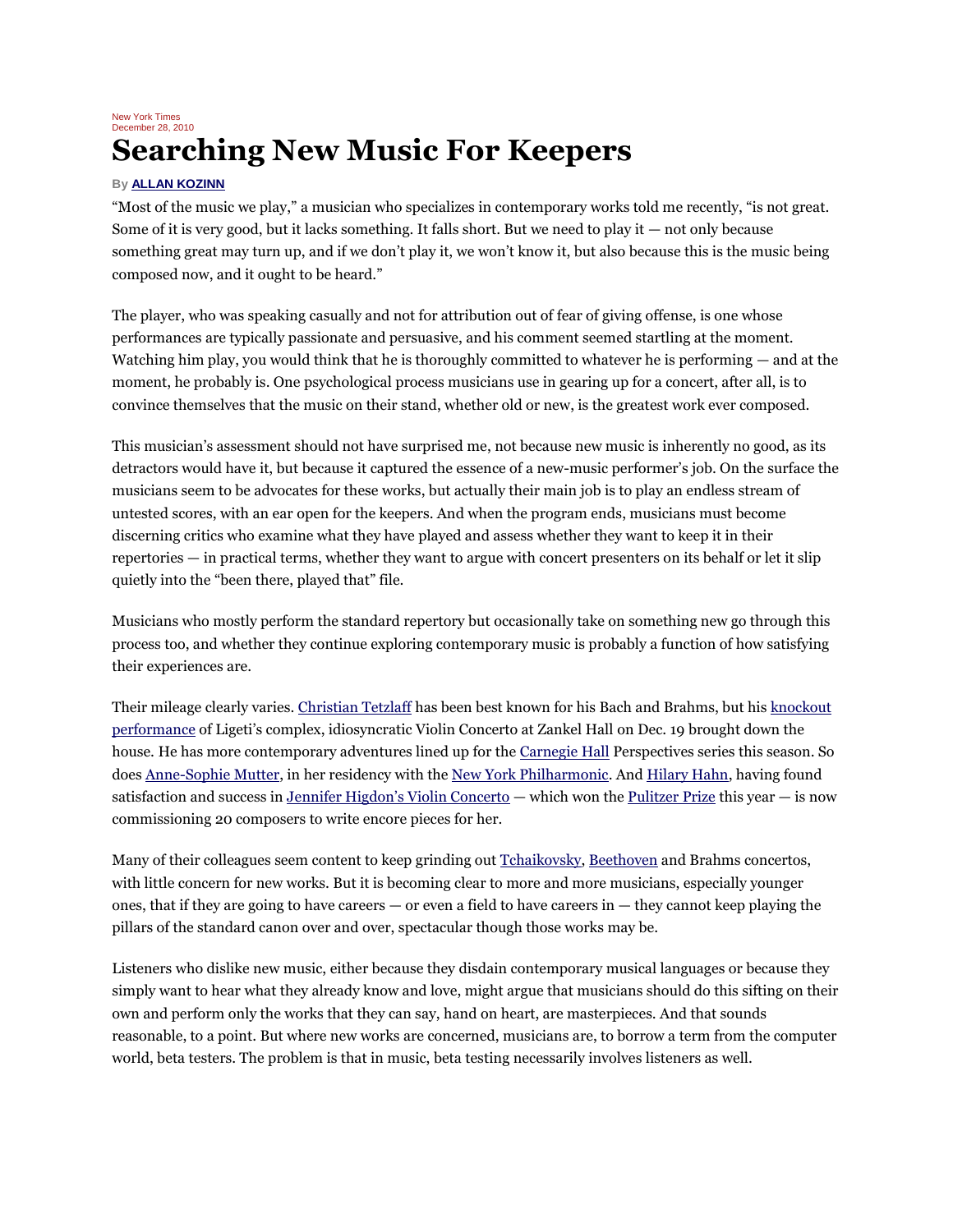It is not enough for a work to be ingenious or compelling enough to engage the musician or ensemble members who learn it. Even if performers eventually look critically at the work, they have an investment in it at first. They may have chosen the composer and had a hand in raising the commissioning fees and, at the very least, have devoted hours to practicing it. They are bound, at least for a while, to regard it as great music worthy of everything they have put into it.

Musicians need listener feedback to know whether a piece speaks to anyone else. That response may come in the form of post-concert comments and published criticism, but most immediately a musician will have a more visceral sense during the performance of how an audience feels about the work at hand. And the audience, by creating a buzz about the music or the composer and buying tickets to hear the piece the next time it is performed, becomes part of the mechanism that either sends a score into oblivion or finds it a berth in the repertory.

Even that is not enough to seal a work's fate. If the great masterpieces of the canon were determined entirely by the opinions of the musicians and listeners who first played them and heard them, J. C. Bach would be far more beloved than his father, Johann Sebastian. Salieri would be the star and [Mozart](http://topics.nytimes.com/top/reference/timestopics/people/m/wolfgang_amadeus_mozart/index.html?inline=nyt-per) the footnote, and [Hummel](http://en.wikipedia.org/wiki/Johann_Nepomuk_Hummel) would be the great virtuoso of the early 19th century.

The Beethoven "Eroica" Symphony, which audiences found baffling both for its length (at nearly an hour, it was more than twice as long as the symphonies they were used to) and its audacious effects, would be a rarity now. Though Mahler had his disciples, in his day and in the years after his death in 1911, it was not until the last couple of decades that his canonization, so to speak, was complete. And if you page through the reviews quoted in [Nicholas Slonimsky's "Lexicon of Musical Invective,"](http://www.slonimsky.net/books.html#4) you will discover that many works now considered deathless masterpieces were dismissed, sometimes violently, at first hearing.

Lately young composers and players have come to understand that audiences will always make up their own minds about which composers from past eras are important, and they have therefore developed a new approach to creating the future's classics: they simply refuse to worry about it.

Instead of creating works meant to resonate as grand statements through all eternity, they are doing what [Handel,](http://topics.nytimes.com/top/reference/timestopics/people/h/george_frederick_handel/index.html?inline=nyt-per) Haydn and Mozart did before them: writing the music that they want to write, according to their own lights, and letting history take care of itself.

They are tweaking convention by weaving currents of indie rock and jazz into their compositions, alongside the influences of Serialism, Minimalism, Cagean indeterminacy, neo-Classicism or whatever interests them at the moment. They are writing for ensembles in which electric guitars and laptops join forces with classical string, woodwind, brass and percussion instruments. And they are performing this music wherever they can, in concert halls, lofts and, increasingly, in trendy clubs where mostly (though not exclusively) young audiences eagerly soak it up.

They are making the business of new music fun.

Which is as it should be. It is an approach, in fact, that represents classical music's best hope of having a future at all. This vibrant new world may appear at times to break ranks with classical music as it has been performed for so long. But its musicians have built a new audience by celebrating the new.